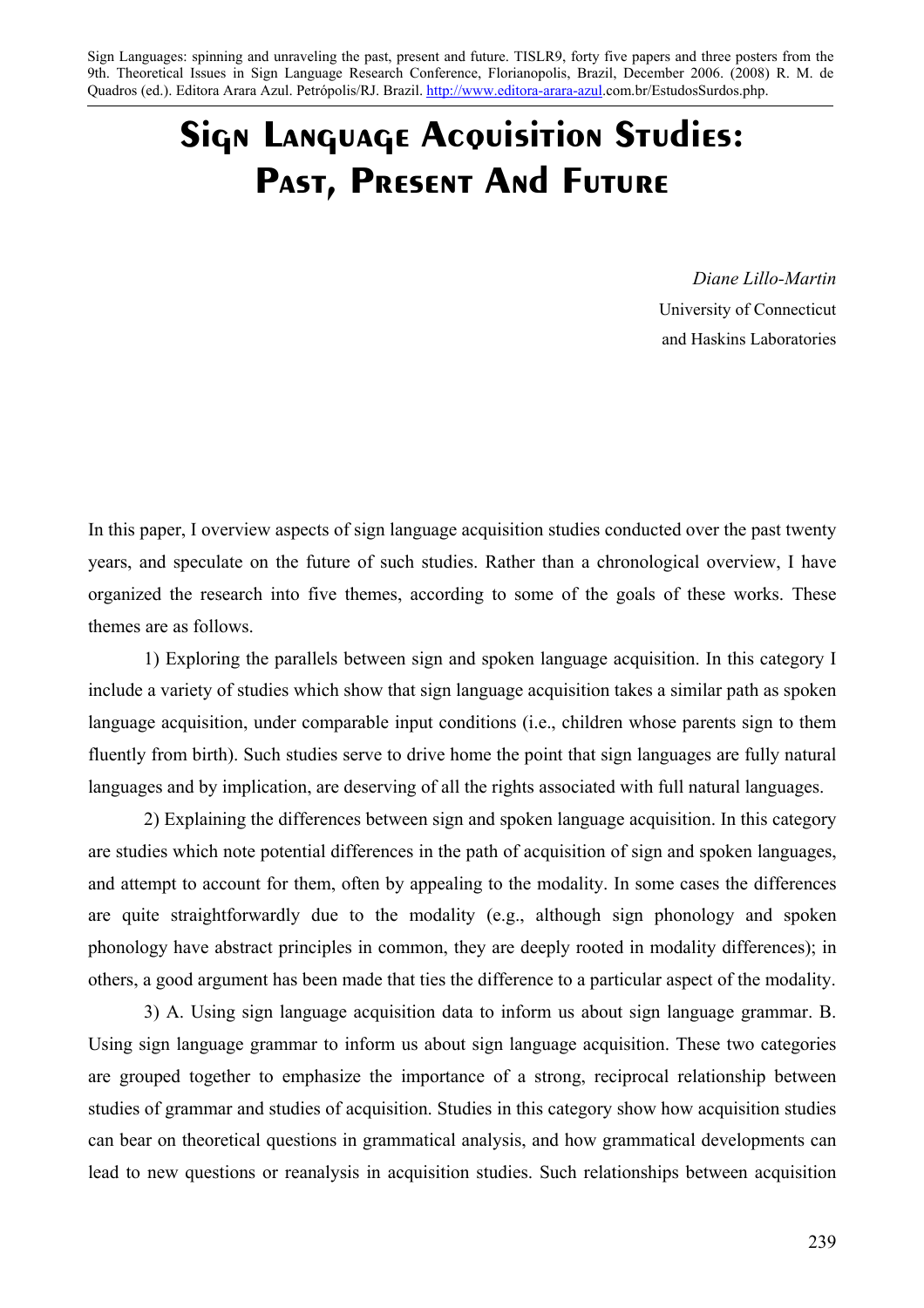and grammar are not unique to sign language studies, of course, but sign language researchers can and do profitably participate in these kinds of works.

 4) Using sign language acquisition data to inform us about theories of language acquisition. Again, sign language research is not alone in pursuing the goal of developing and testing explicit theories of how language acquisition proceeds, but it has much to contribute to such goals. It is particularly important to include sign languages in the database of language acquisition facts which theories strive to explain, since any such theory would have as its goal providing an explanation for the ability of *any* child to learn the natural language she is exposed to.

 5) Using sign language acquisition data to tell us about the nature of language. Sign languages and deaf communities allow us to understand in more detail the nature of language since, due to experiments of nature, they sometimes reveal what happens to language in extreme circumstances. Information about what emerges is of great significance to theories of language.

 Of course, many studies fall into more than one of the categories above, and others may not have been specifically directed at any of these topics. However, I think it can be useful to take this type of view and examine the broader impacts of studies, whatever their original goals were. The overview provided here is not meant to be exhaustive, but selects examples of studies falling into each theme, to give the reader an idea of directions and possibilities. Additional research in all of these areas is eagerly anticipated.

#### **1. Exploring the parallels between sign and spoken language acquisition**

In this category I include research which aims to show that a particular sign language 'is a language' and is acquired on a par with spoken languages (see Lillo-Martin, 1999; Newport & Meier, 1985 for reviews of some of this research).

 One clear example comes from the work of Laura Ann Petitto. Her body of research makes the strong claim that sign language is acquired in exactly the same way as oral language. For example, in one of her own overviews she claims, "Deaf children exposed to signed languages from birth acquire these languages on an identical maturational time course as hearing children acquire spoken languages" (Petitto, 2000).

 Milestones claimed by Petitto to be 'identical' in signing and speaking children include babbling (7-12 months of age); the first word stage (11-14 months); and the first two-word stage (16-22 months).

 Furthermore, Petitto says, "social and conversational patterns of language use ..., as well as the types of things that they 'talk' about ..., have demonstrated unequivocally that their language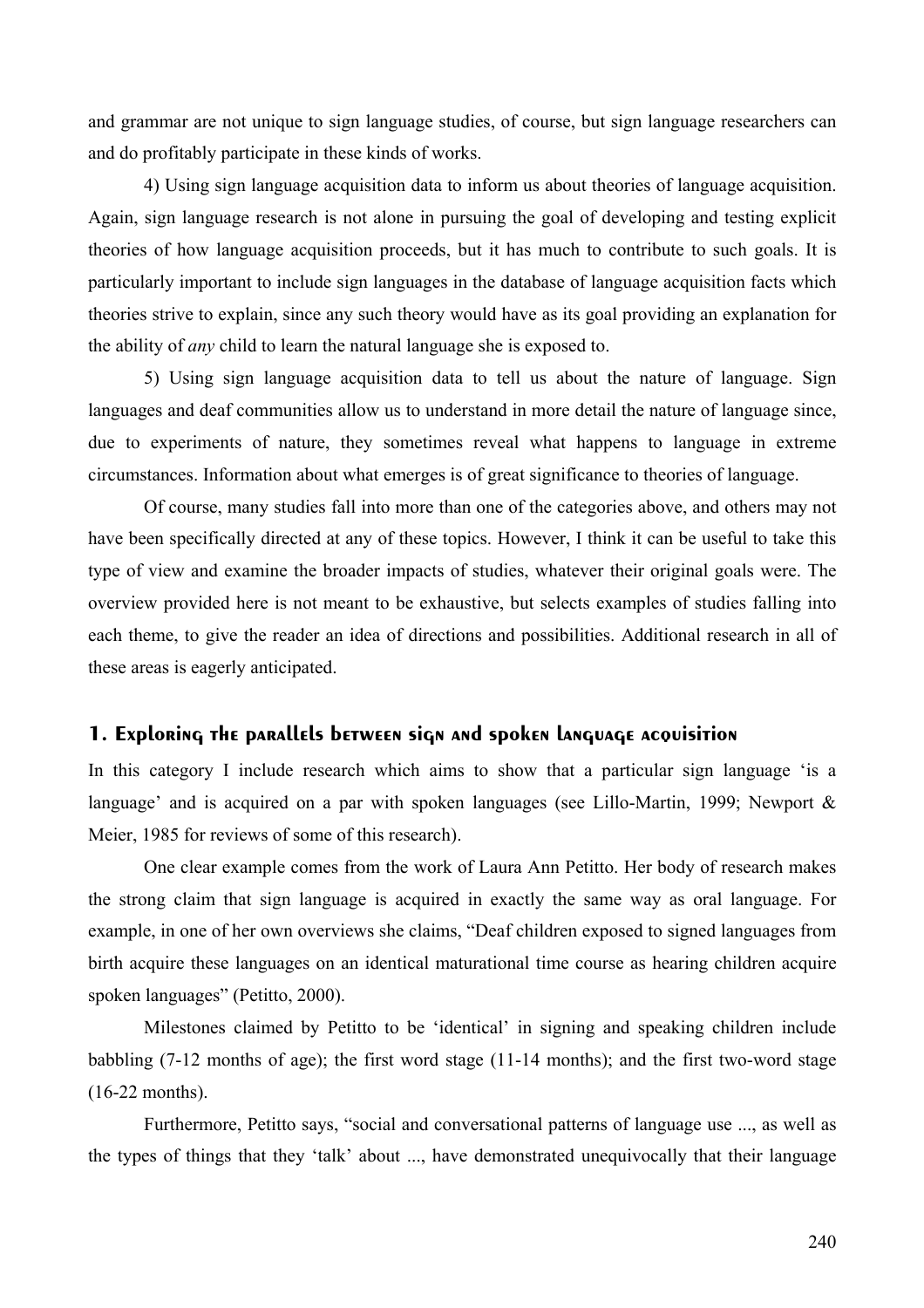acquisition follows the identical path seen in age-matched hearing children acquiring spoken language" (Petitto 2000).

 Similar reports that the general path of language acquisition is similar for signed and spoken languages can be found in studies of sign languages other than ASL; for example, Italian Sign Language (Caselli & Volterra, 1990), Brazilian Sign Language (Quadros, 1997), and Sign Language of the Netherlands (Van den Bogaerde, 2000), among others.

 Consider the case of babbling. Research on the babbling of hearing children shows that vocal babbling (repetitive, syllabic sounds such as 'baba') emerges around 6 to 8 months of age, and continues (with certain changes) until it disappears as words come in. Petitto & Marentette (1991) similarly observed that deaf children exposed to sign language produced 'manual babbles' during this same period. They found manual babble activities occurring as 32%-71% of the gestures produced by two deaf children studied at 10, 12, and 14 months of age. Petitito & Marentette argued that manual babbling is like vocal babbling in satisfying three conditions. First, the babbles employed phonetic units restricted to those used in signing; second, they showed syllabic organization; and third, they were used non-communicatively. Petitto (2000) concludes, "the discovery of babbling in another modality confirmed the hypothesis that babbling represents a distinct and critical stage in the ontogeny of human language."

 The similarities in babbling between children learning a sign language and children learning a spoken language were emphasized and expanded on in studies by Meier & Willerman (1995) and Cheek et al. (2001), although they propose that babbling in both modalities is a consequence of motor development rather than an expression specifically of the linguistic faculty. Like Petitto  $\&$ Marentette, Meier & Willerman and Cheek et al. observed manual babbling in children exposed to sign language: they observed five deaf children at approximately 7, 10, and 13 months and reported manual babbling between 25% and 93% of all gestures produced. However, unlike Petitto & Marantette, who reported that manual babbling was much less frequent in the three hearing subjects they studied (about 20% of gestures), Meier & Willerman and Cheek et al. report that the five hearing children not exposed to sign language whom they studied produce manual babbles much like those of deaf children, at rates of  $44\% - 100\%$  of all gestures.

 Both of these studies find strong similarities between children developing sign language and children developing spoken language. Both also connect their findings to theoretical explanations which stress similarities in the development of sign and spoken languages, although their theories are different. Both are thus good examples of parallels between sign and spoken language acquisition.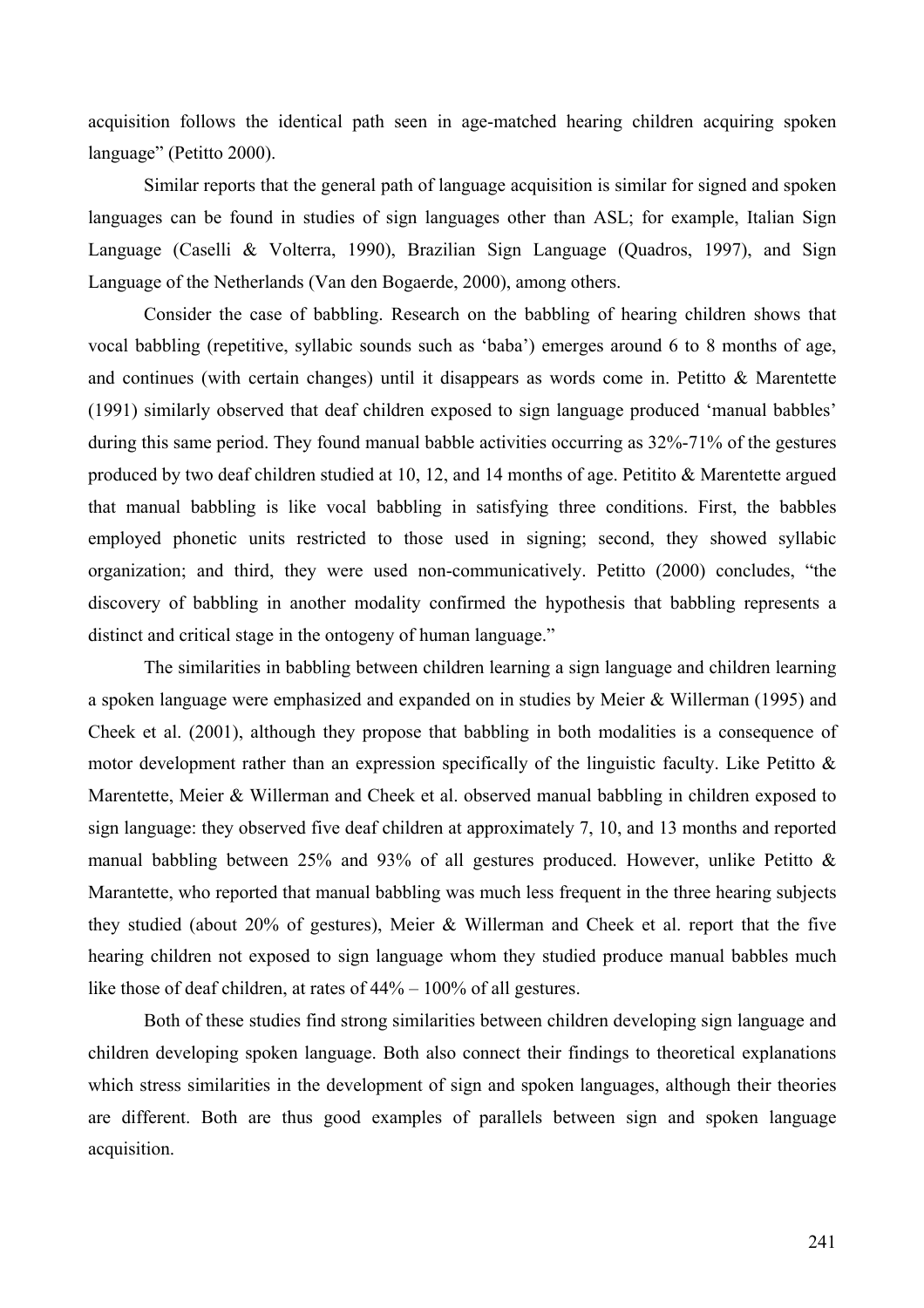Why is it important to demonstrate that deaf children with native signing input acquire sign languages along an 'identical' – or even parallel – time-course as that of children learning spoken languages? For Petitto, the implication of this finding is that the human propensity for language is not modality-dependent. Rather, the mechanisms that make language development possible apply equally well to a visual-gestural language as to an auditory-vocal language. As we seek to understand how language acquisition is possible, our theories might need to be changed to accommodate such modality-independence.

 Such conclusions about the nature of the language-acquisition mechanisms would not be warranted if sign languages were considered anything less than full, natural human languages with the same biological foundations as well as similar social environments. Nowadays, well-informed linguists and psychologists do not question the status of sign languages. However, even still there are many people who are not well-informed on this subject and oftentimes they are in positions which allow them to make decisions regarding the welfare of (potential) sign language users. For this reason, the point cannot be stressed too much.

### **2. Explaining the differences between sign and spoken language acquisition**

This category of research focuses on where sign language and oral language acquisition might be different, and attempts to explain this as, for example, effects of the modality. Such modality effects may include iconicity and motor / articulatory development, among others.

 An example of research considering the role of modality in explaining differences between sign language and spoken language development looks at the appearance of first signs versus spoken words. Numerous authors have claimed that first signs appear before first words by as much as six months, and the current enthusiasm for 'baby signing' in the hearing population is based on this idea. Meier & Newport (1990), in a thorough review of the literature documenting acquisition milestones for sign versus speech, came to several important general conclusions about the similarities and differences. First, the 'advantage' for signs seems to be about 1.5 to 2.5 months (roughly age 8.5 months for first signs versus age 10-11 months for first words), and this difference is seen only with the earliest context-bound signs, not purely symbolic ones. Second, they argued that the sign advantage exists only for first words, not for first word combinations (early syntax). Finally, Meier & Newport offered a possible explanation for the sign advantage in terms of 'peripheral' mechanisms – those used in the production and/or perception of signs versus words. They provided reasons to think that it takes longer for speaking children to develop sufficient articulatory control to produce utterances which can be recognized as words than for signing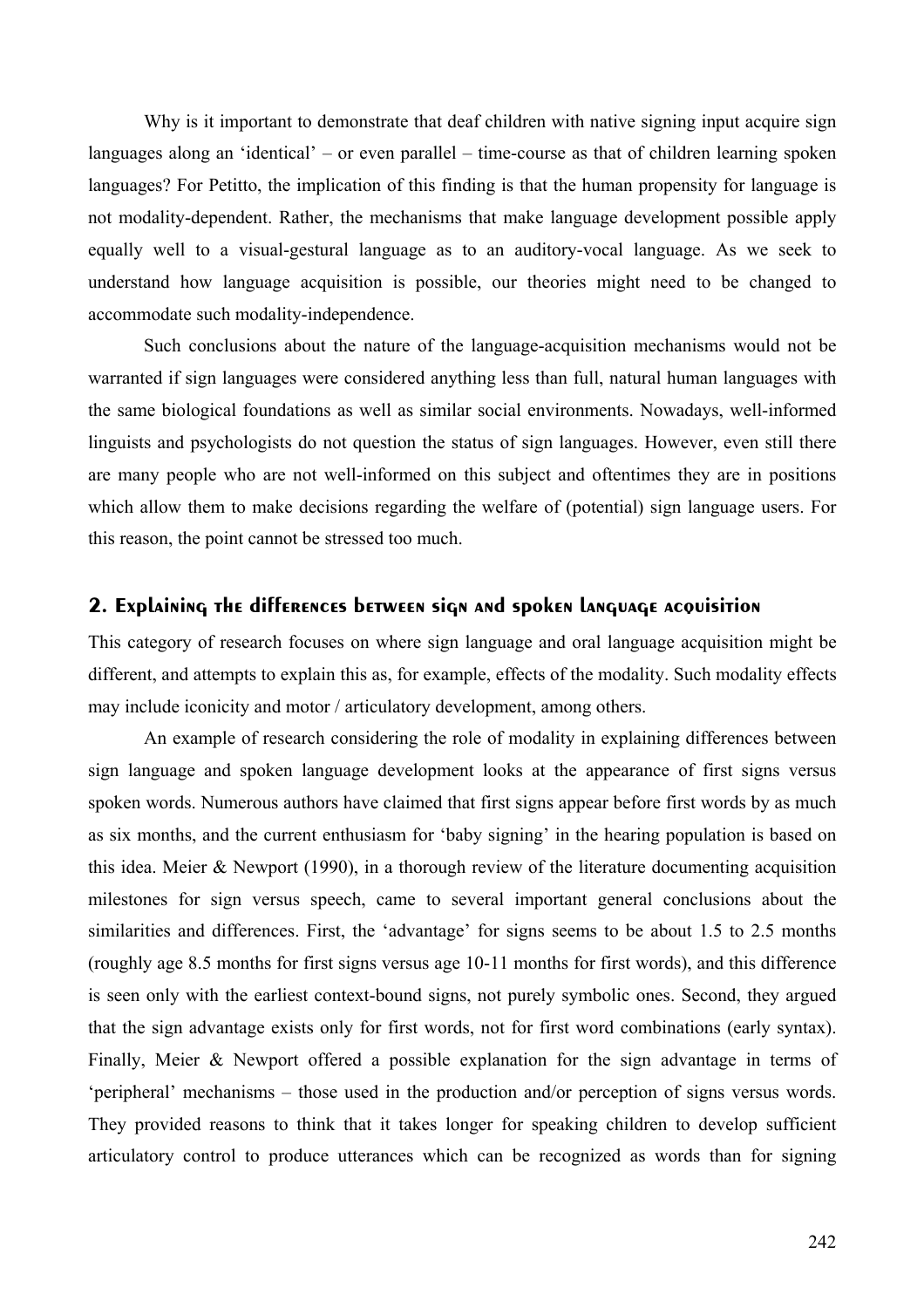children to develop comparable control. Thus, the difference boils down to a *disadvantage* for spoken language at the earliest stages of lexical development.

 Another body of research which examines effects of modality on sign language acquisition concerns early sign phonology. Researchers have studied which components of signs children are more or less accurate with, and found that in many cases children's development can be explained by appealing to the development of motor and perceptual mechanisms. Both of these explanations emphasize the role that modality plays in sign language acquisition. It may well be that modality plays an especially important role in explaining patterns of phonological development.

 For example, several researchers find more errors on handshape than location in early signs. Young children's first signs tend to use a handshape with all fingers extended, whether spread or lax (5), or with the fingers all in a fist (A), or with just the index finger extended (1). These handshapes will often be substituted for others in target signs using more complex handshapes. A possible explanation offered for this pattern is that fine motor control needed for handshape develops later than gross motor control needed for location (Cheek et al., 2001; Conlin, Mirus, Mauk, & Meier, 2000; Marentette & Mayberry, 2000). On the flip side of the coin, researchers suggest that it may be easier for children to perceive differences in location as compared with different handshapes, also contributing to the earlier accuracy with the former.

 Researchers have also noticed that children's earliest signing often involves movement repetition (Meier, 2006). This can be directly related to repeated movements in motoric development such as the stereotypies of repeated kicking or arm waving. Meier (2006) also argues that children's early non-target forms in two-handed signs may be explainable by reference to a phenomenon known as 'sympathy', whereby children have difficulty inhibiting the action of one hand when the other is active.

 Meier (2006) argues that studying articulatory factors in the development of sign phonology is important for at least two reasons. First, knowing which effects come from articulation helps identify those which require other explanations. Second, he suggests that articulatory factors may promote particular kinds of linguistic organization – especially for children – which might lead us to think that these effects may reflect not only different levels of performance with grammar (for signing and speaking children), but also different competences.

 Getting at where children's developing ability to produce signs reflects performance or competence differences is difficult, but there are some cases for which an articulatory / perceptual explanation is probably unwarranted. For example, Conlin et al. (2000) and Marentette & Mayberry (2000) suggest that some place errors are not consistent with a motoric explanation, but rather indicate that the child has misrepresented the place value of certain signs. This suggestion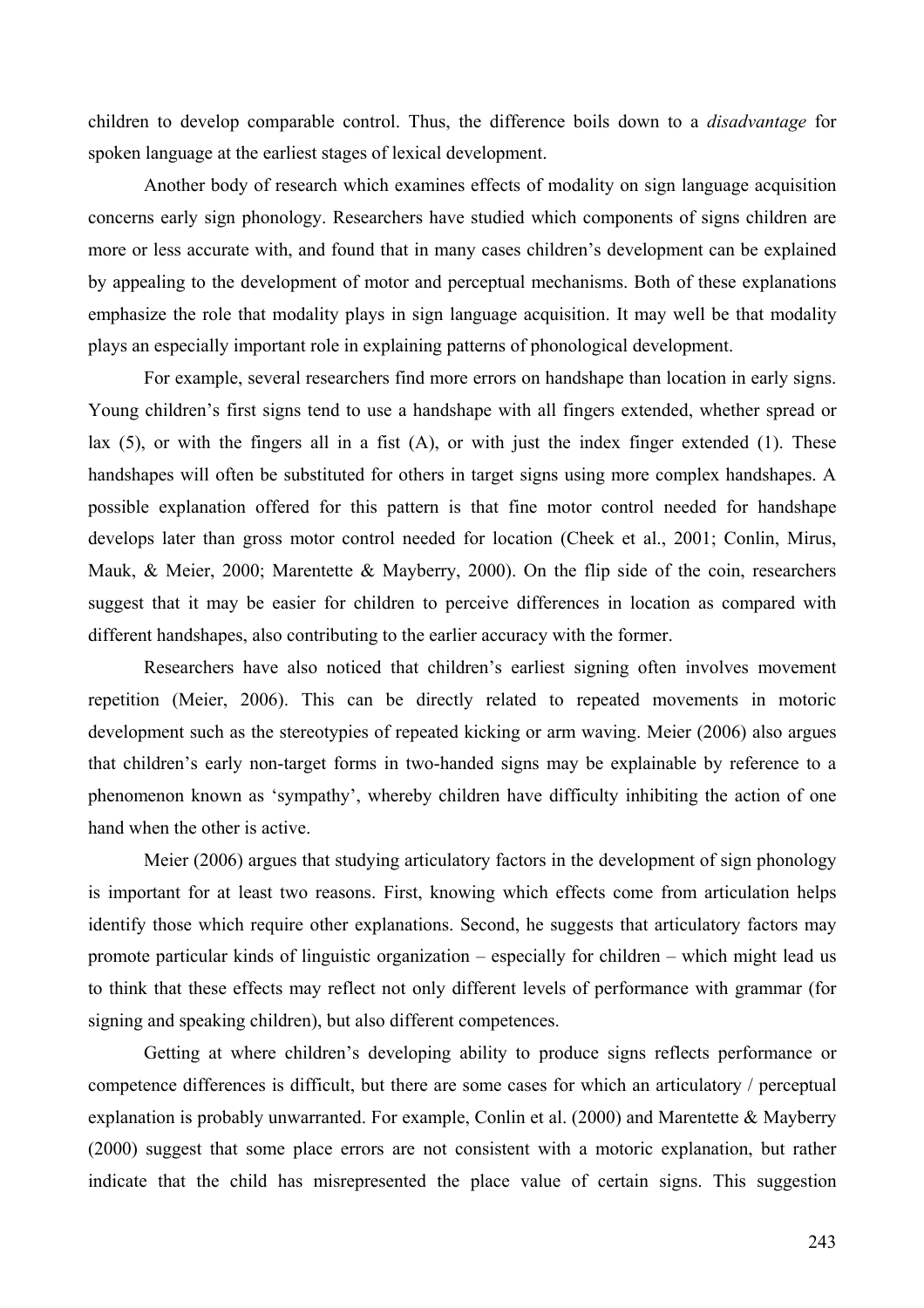reinforces Meier's comment that understanding articulatory factors helps to identify those aspects of development which require alternative explanations.

 These examples have emphasized the modality-dependence of the proposed explanations of phonological development. However, it should be pointed out that articulatory factors may well explain some aspects of early phonological development in spoken languages as well (e.g., MacNeilage & Davis, 1990). 'Modality' effects are present in both modalities, then, and in this sense attending to modality is not only a way of explaining how sign language development and spoken language development are different, but again how they are alike.

# **3A. Using sign language acquisition data to inform us about sign language grammar**

When competing grammatical models make different acquisition predictions, developmental data can be used to test the models. This is a principle of spoken language research as well as sign language research, although it has only been applied in sign language research relatively recently. Here I will discuss two examples, the first one only briefly.

 Conlin et al. (2000) state, "Studies of early sign development .. may help us decide between competing models of the adult language" (p. 52). For example, they suggest that children's early signs may help in the determination of canonical signs. It has long been recognized that the earliestoccurring handshapes are also the 'unmarked' ones in the adult language (Battison, 1978), so this promise has already been fulfilled in part. They also hope that analyses of children's signing can help in the evaluation of models of adult grammar, in particular when certain models are better able to capture the generalizations about children's productions. Karnopp (2002) takes such an approach in her investigation of the development of phonology in Brazilian Sign Language. She adopts the Dependency Model of van der Hulst (1993) and finds that it makes strong predictions about sign phonology acquisition which were borne out in the data she analyzed from one deaf signing child. She concludes that the sign language acquisition data she analyzed provide strong support for the theoretical model used.

 A second example comes from the area of syntax. Lillo-Martin & Quadros (2005; 2006) argued that the acquisition of topic, focus, and WH-questions in ASL and LSB helps to reveal the correct analyses of these structures. We will start with a few examples.

 In both ASL and LSB, certain signs can appear in a sentence twice, once in their usual position and again at the end of the sentence, to indicate emphasis on that sign. These constructions are often called 'doubling'. Some examples are given in (1) (examples in this section are from Lillo-Martin & Quadros 2007).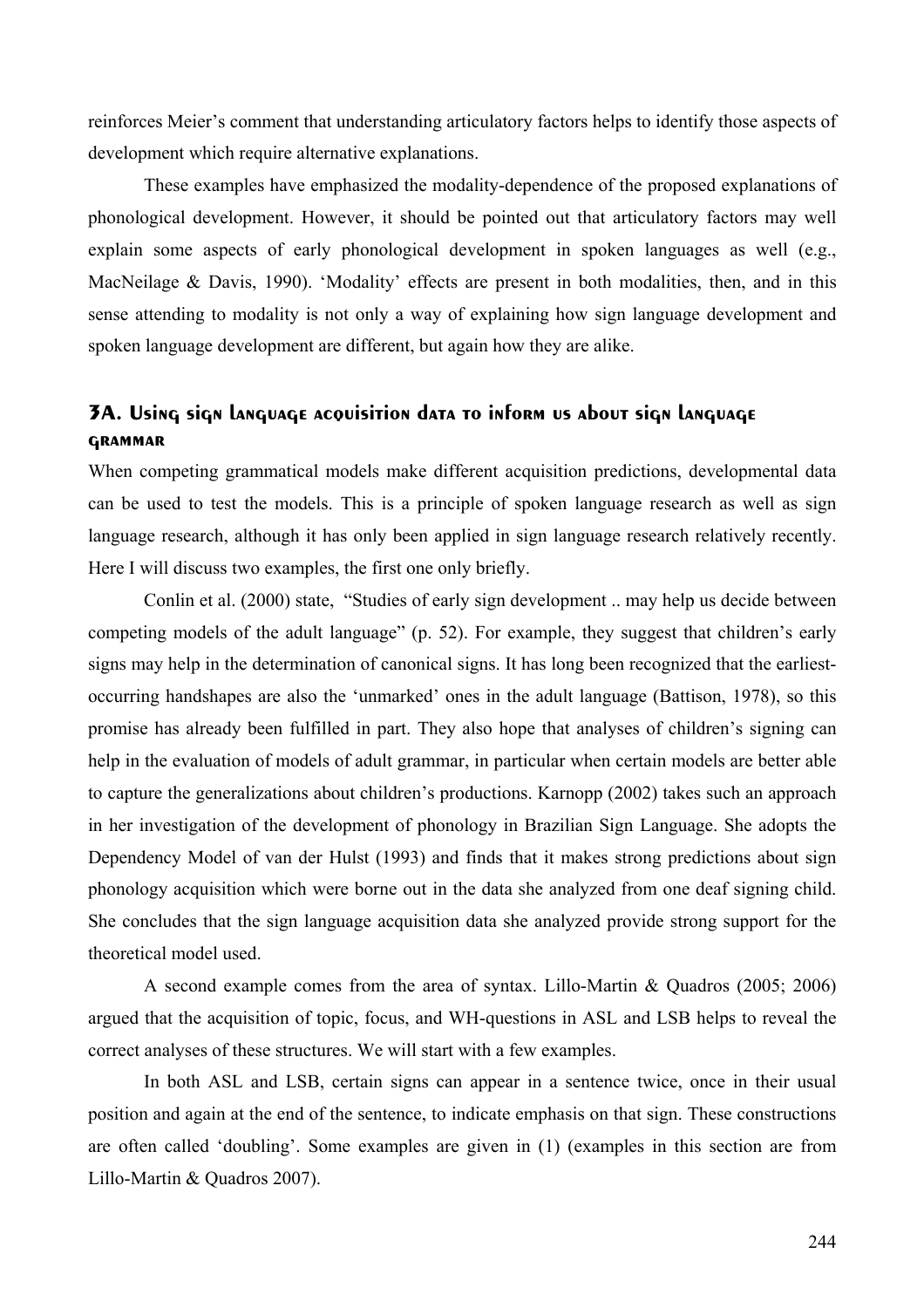(1) a.JOHN CAN READ CAN

'John really CAN read.'

# b. MARY FINISH GO BRAZIL FINISH

'Mary ALREADY went to Brazil.'

## c. I LOSE BOOK LOSE

'I did LOSE the book indeed.'

 Also in both of these languages, the same category of signs which can occur in doubling constructions can occur in the sentence-final position only. These sentences can be referred to as 'final constructions.' Examples are given in (2).

#### (2) a. JOHN READ CAN

- b. MARY GO SPAIN FINISH
- c. I BOOK LOSE

 According to one type of grammatical analysis, doubling and final constructions are related. Both are used for emphatic focus, and according to these theories, they have related derivations (Nunes & Quadros, 2006, 2007; Petronio, 1993; Wilbur, 1997).

 However, there is another kind of focus, known as new information focus (for short, 'Ifocus'). Unlike the emphatic focus, this places the focused material in the sentence-initial position (Lillo-Martin & Quadros, 2007; Neidle, 2002). Such new information focus is used, for example, in the context of answering a question, as in example (3). The unmarked word order (SVO) is also permitted in such contexts.

(3) S1: WHAT YOU READ? 'What did you read?'

I-focus

- S2: BOOK STOKOE I READ
- S2: I READ BOOK STOKOE 'I read *Stokoe's book*.'

 According to the proposals of Lillo-Martin & Quadros, I-focus is derived syntactically through a completely different mechanism from that of emphatic focus. They predicted that if their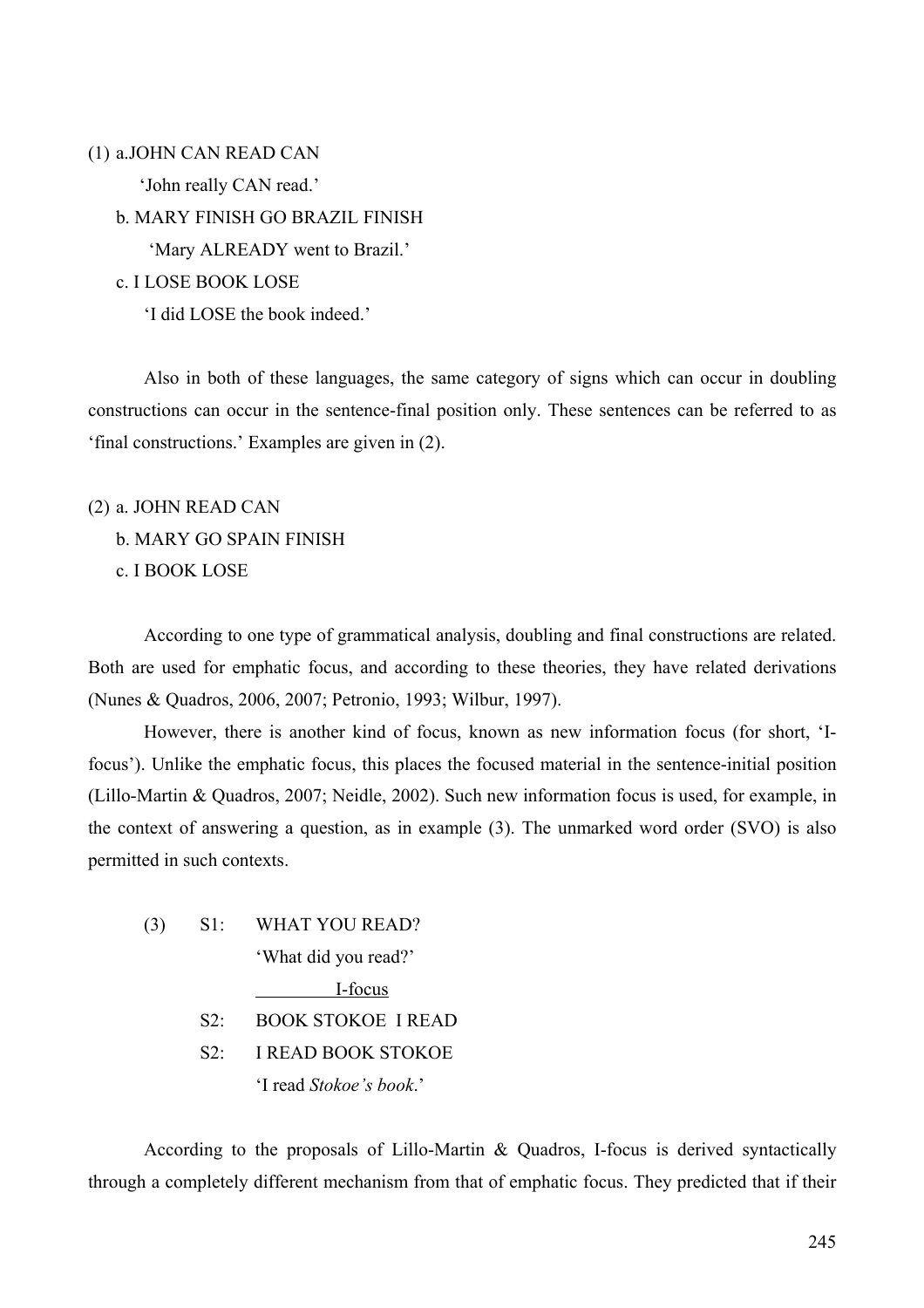analyses are correct, children would acquire doubling and final constructions together, since these are both instances of emphatic focus, but these might be acquired independently from I-focus, since it is derived differently.

 Lillo-Martin & Quadros (2005) tested their prediction by looking at the longitudinal spontaneous production data from two deaf children acquiring ASL as a native language (Aby, Sal), and two deaf children acquiring LSB as a native language (Ana, Leo). All four children have deaf, signing parents. They were videotaped regularly starting before the age of 2. Their utterances were examined to determine when they started productively using I-focus, doubling, and final constructions. The results of this study are summarized in Table 1.

#### Table 1.

Summary of Results – Lillo-Martin & Quadros (2005) Age of acquisition of each structure

| Child                    | I-focus |      | Doubling | Final |
|--------------------------|---------|------|----------|-------|
| Aby                      | 1;9     | ***  | 2;1      | 2;0   |
| Sal                      | 1;7     | ***  | 1;9      | 1;9   |
| Ana                      | 1;6     | $**$ | 2;0      | 2;1   |
| Leo                      | 1;10    | ***  | 2;1      | 2:2   |
| $** - 2005$ *** $- 2001$ |         |      |          |       |

 $p < .005$ \*\*\*  $p < .001$ 

 It is clear that the children did acquire doubling and final constructions together, but these two constructions were acquired later than I-focus (highly significant by Binomial Exact Probability). These results can be taken to support theoretical analyses which relate doubling and final constructions in ASL and LSB over analyses which give them distinct derivations.

 These two examples have shown areas in which data from sign language acquisition can bear on theoretical questions of grammatical analyses. For both sign and spoken languages, there are many cases in which different theoretical proposals do not obviously make different predictions for acquisition, so acquisition data may not bear on such issues. However, other cases lead to expectations of ordering, such that phenomena that are related in the adult grammar can be expected to be acquired together; or phenomena that are separated are expected to be acquired separately. In some cases, specific ordering predictions can be made, such as when a particular construction has others as prerequisites (for discussion of examples, see Snyder & Lillo-Martin, in press). In these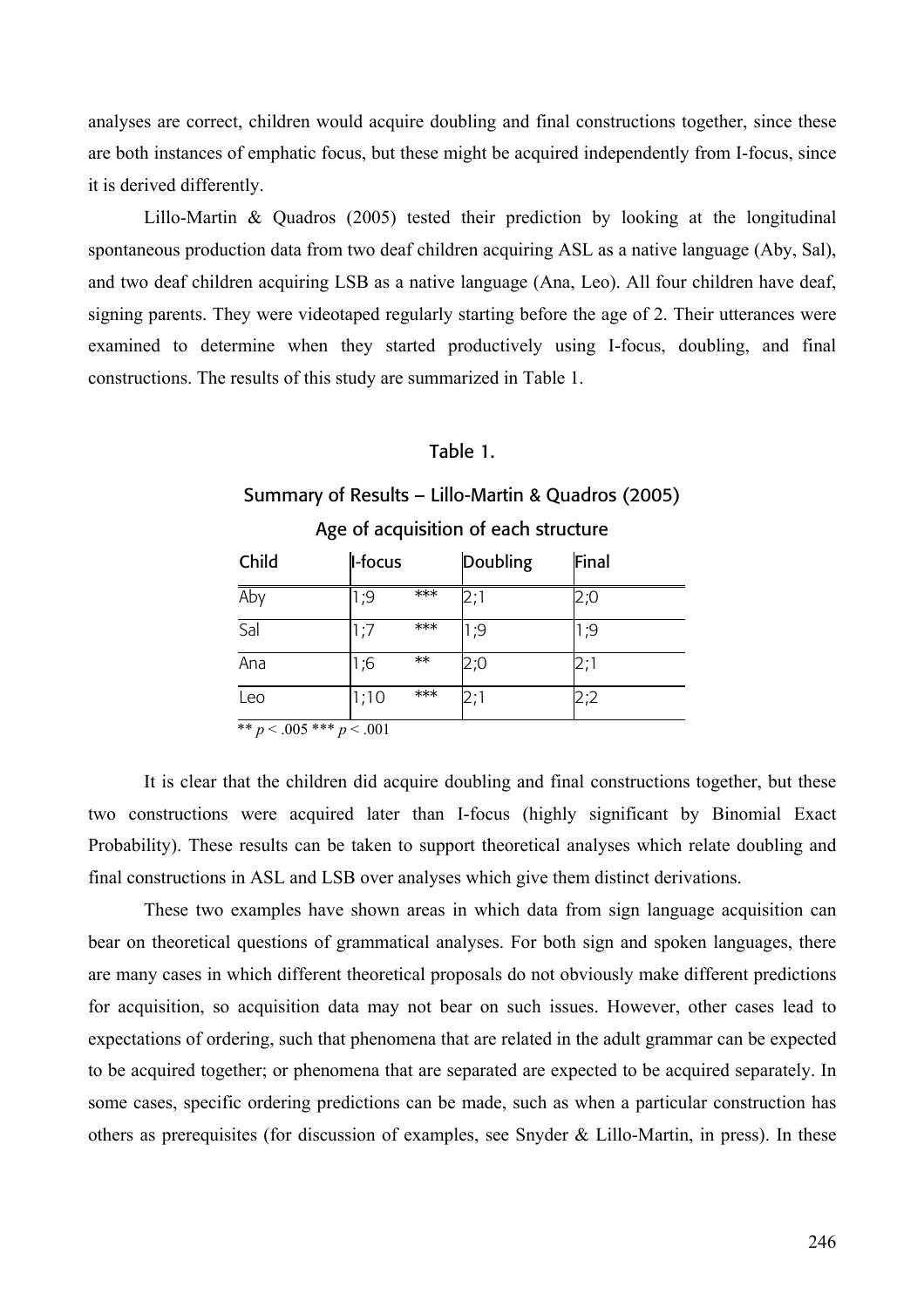cases, language acquisition data can provide important support – or disconfirmation – of theoretical proposals.

#### **3B. Using sign language grammar to inform us about sign language acquisition**

Category 3A looks at ways in which acquisition studies can inform studies of grammar. The present category of studies goes in the opposite direction, using new developments in grammar to inform acquisition studies. These two categories are closely related, since both show the close relationship between acquisition studies and linguistic theory, and in fact there is often a spiral effect such that both fields benefit from and influence each other in the same domain.

 An example of this category comes from studies of children's development of word order. Coerts & Mills (1994) undertook a study of two deaf children's development of the subject – object – verb word order in the Sign Language of the Netherlands (SLN), between the ages of about oneand-a-half years to two-and-a-half years. They found that children showed a great deal of variability in their ordering of subjects and verbs. This variability in the acquisition of word order was puzzling and left without a full explanation in the initial work.

 Then Bos (1995) identified SLN as having a process known as Subject Pronoun Copy (SPC) (cf. Padden, 1988). According to SPC, the subject of a sentence can be repeated as a pronoun in the sentence-final position, as shown in (4)a. However, it is also possible for the sentence-initial subject to be unexpressed (this is a general process found in SLN as well as in other sign languages). When the sentence-initial subject is left unexpressed, but the sentence-final subject pronoun is present, the surface order is verb – subject, as in (4)b (examples from Coerts 2000).

(4) a. INDEX<sub>beppie</sub> FILM INDEX<sub>beppie</sub> 'Beppie is filming'.  $b.$  CRY INDEX $_{\text{dolls}}$ 'The dolls are crying.'

Coerts (2000) then undertook to reanalyze the child data previously studied by Coerts  $\&$ Mills. First, it was clear that the children knew that SLN permits null subjects, as they used them appropriately frequently. She then employed a fairly strict criterion for acquisition of the SPC process: the child must use a sentence-final subject pronoun in a sentence with an overt subject to show that they had acquired SPC. Once the children showed they had acquired SPC, at around two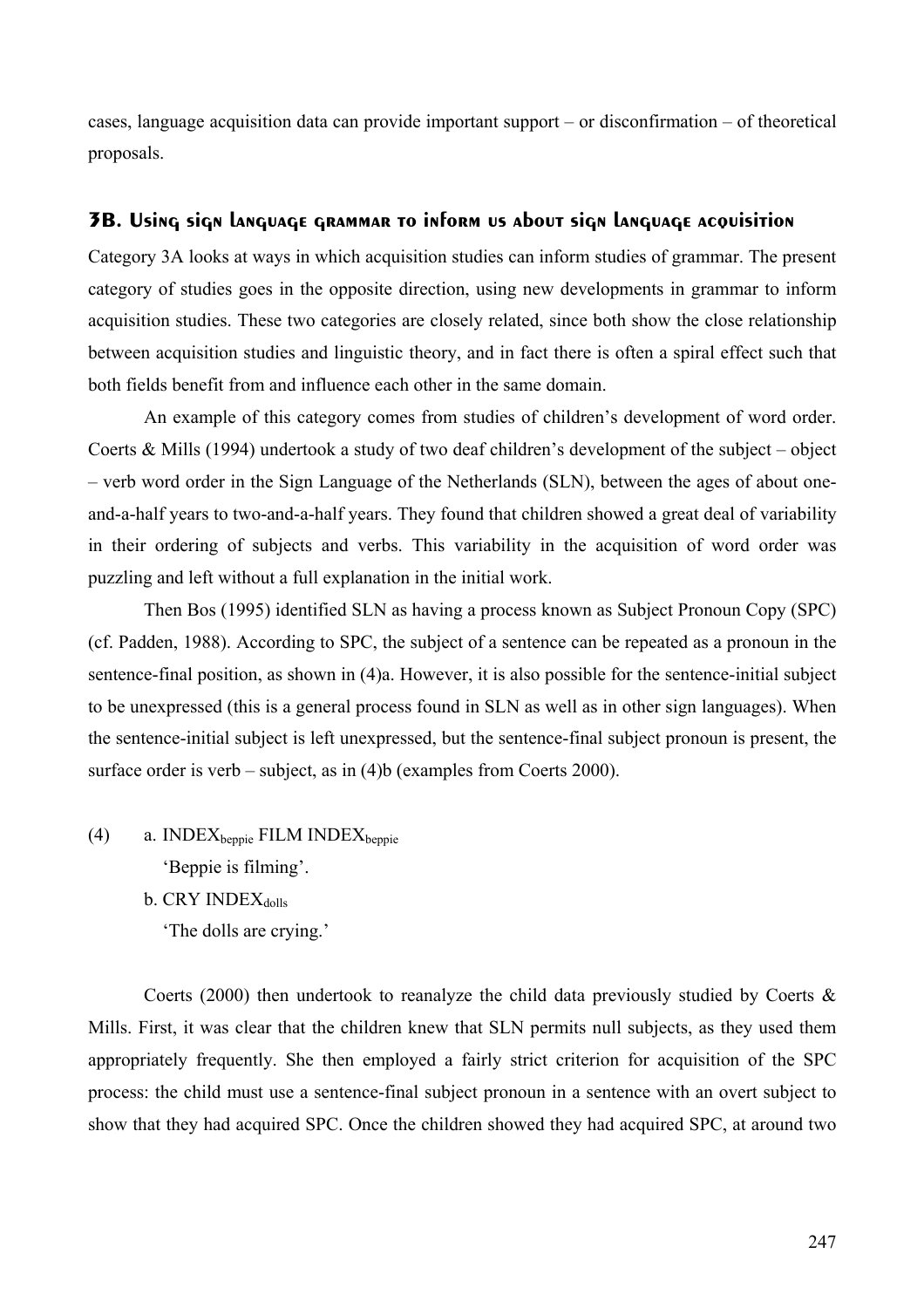years, any later instances of verb – subject order in which the post-verbal subject is a pronoun were considered instances of SPC.

 Using this reanalysis, Coerts found that the majority of the previously 'unexplained' word order examples were in fact explainable, and children's acquisition of word order was more in line with expectations. Coerts concludes:

"knowledge of the adult language steers the choice of analysis procedures used for acquisition data ... an analysis procedure that takes subject pronoun copy into account results in a much clearer picture with respect to the acquisition of subject and verb position" (Coerts 2000)

 A project by Chen Pichler (2001a; 2001b) resulted in similar findings for ASL, and her study goes beyond consideration of SPC alone to include other instances of word order changes allowed in the adult grammar. Although there had been early claims that children strictly followed the adult basic SVO word order, Schick (2002) found no evidence for this strategy in two-year-olds, concluding instead that children's word order was 'random'. Chen Pichler used a similar approach to Coerts' and determined when children's use of verb-subject order could be considered cases of SPC, and when their use of object-verb order could be considered as following from adult-like word-order changing operations (for example, object shift).

 Chen Pichler established clear criteria for counting utterances as legal order changes. For example, post-verbal subjects must be pronouns to be considered SPC; pre-verbal objects occurring with verbs marked for aspect, spatial location, or handling classifier were considered instances of object shift. Using these criteria, Chen Pichler found that children's word order use demonstrates regularity in following grammatical options much earlier than previously thought. Thus, taking into consideration such developments in the syntactic analyses leads to more reliable acquisition studies.

 Both of these examples illustrate the importance of considering the target adult grammar when studying language development. The goal of studying language acquisition is to understand how children become adult-like in their knowledge of language. When children differ from adults, an explanation for this difference must be sought. But sometimes researchers examining child development overlook developments in the study of the adult grammar. The description of the language children are exposed to, and will ultimately be users of, changes as researchers gather more data and form hypotheses which point in new directions for further study. Language acquisition researchers can be frustrated by this moving target, but they can also benefit from it in improved analyses and hypotheses of their own.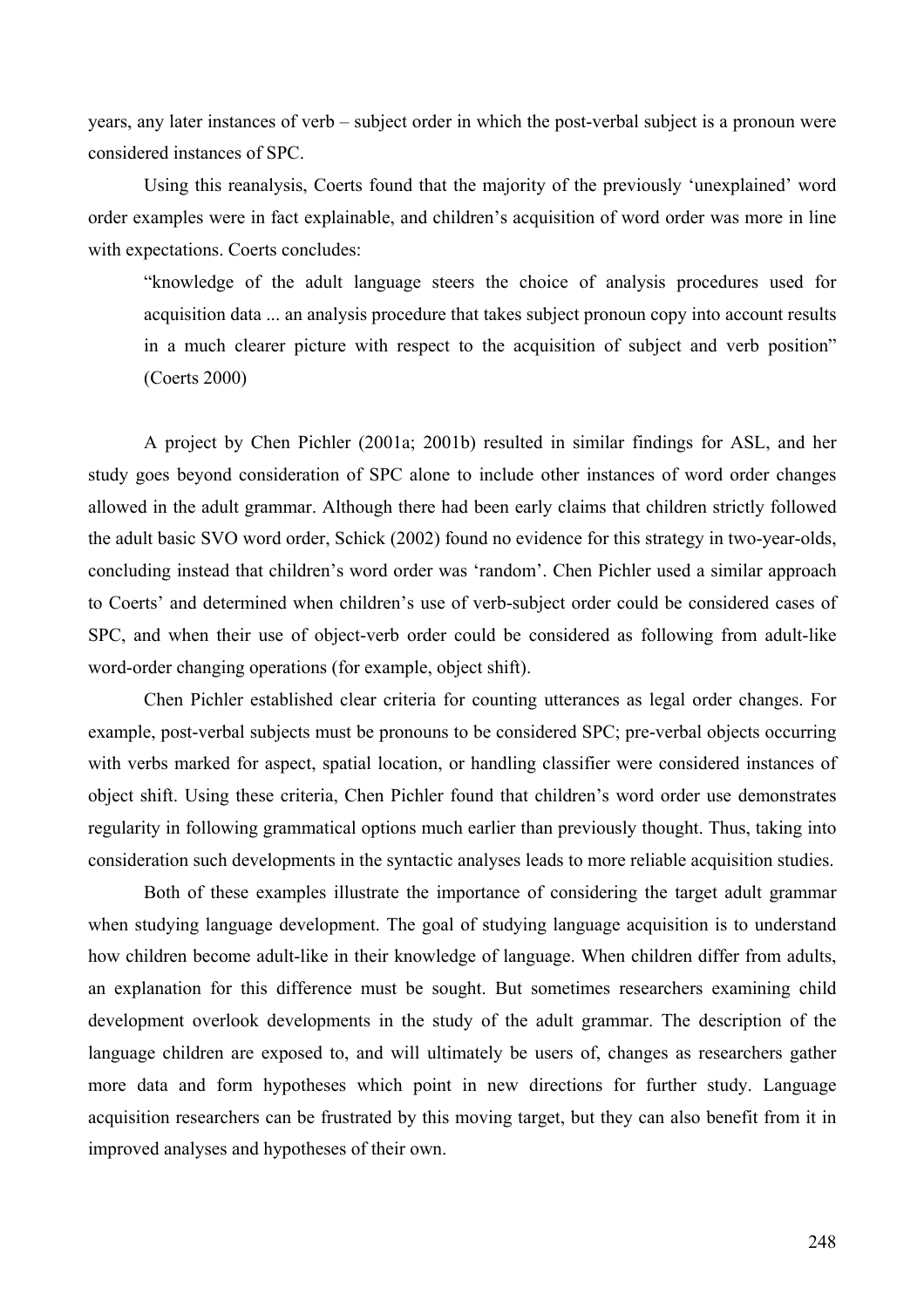# **4. Using sign language acquisition data to inform us about theories of language**

## **acquisition**

In the previous section, we considered theories of adult grammar and their relationship to studies of language acquisition. Here, we turn to theories of the process of acquisition. Alternative theories of how language develops can be tested and refined using real-time acquisition data from sign languages just as they are tested using data from spoken languages. These theories are general theories about language acquisition, not particular to sign languages (and in general, not developed on the basis of sign language data).

 As an example, consider the Verb Island Hypothesis of Tomasello (1992). According to this model of (general) language development, children go through an early period in which "verbs are individual 'islands' of organization in an otherwise unorganized grammatical system" (as summarized by Schick 2002). It predicts that certain patterns (such as word order or inflections) will be found with individual verbs, although there will not be evidence that a whole class of verbs behaves in the same way. This early period of verb islands would begin when children are starting to use two-word combinations, but generalizations would be apparent some months later (say, around the age of two years for most children).

 In support of this proposal, Morgan & Woll (2002) conclude: "we found no evidence for the child's exploitation of an abstract set of verb frames before 3;2. The child appeared to build argument structure afresh with each new verb and these verbs were uniquely tied to their communicative function." Only later, they argue, do children build rules which hold over multiple verbs.

Schick (2002) also examined the verb island hypothesis in her study of early sign combinations. She found only limited evidence in support of the hypothesis, in that some of the children she studied showed consistent ordering patterns with some verbs. However, she found that in many cases, word order was quite varied even for individual verbs. This would appear to show neither verb islands, where individual verbs behave alike, nor evidence of word order rules which apply across the board to all different verbs.

 In this context, we can return to the findings of Coerts (2000) and Chen Pichler (2001), reported in section 3B. These authors reported systematic use of word order by young signing children when grammatical alternations allowed by the adult grammar are also considered. According to their results, children's signing is neither random nor organized into verb-specific islands. Rather, the rules which characterize the adult grammar are also found in this domain of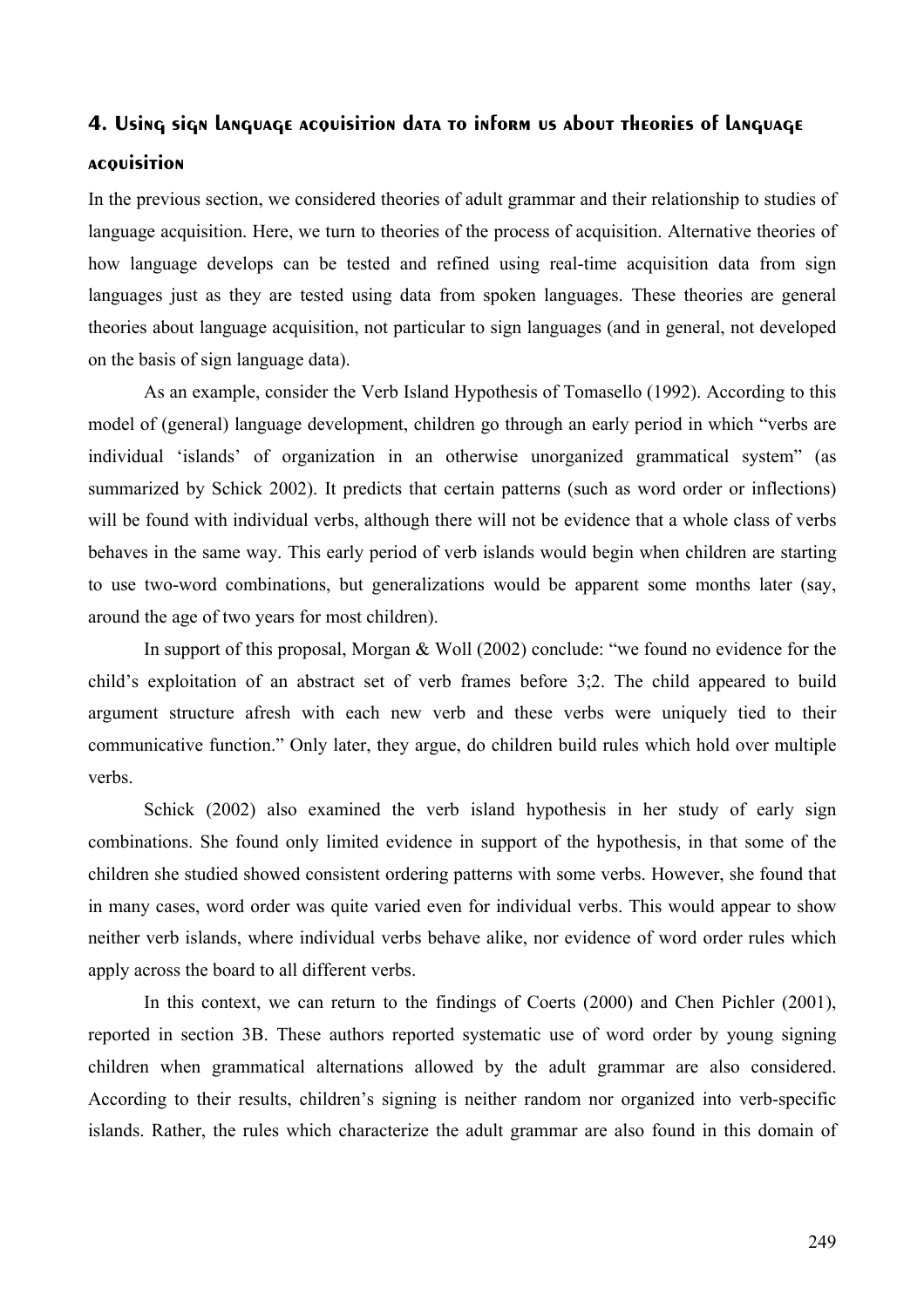children's language. Whether the data analyzed by Morgan and Woll (BSL) and by Schick (ASL) are amenable to the same conclusion remains to be seen.

 Another example can be raised from Reilly's study of the development of non-manual marking (as summarized in Reilly, 2006). Reilly and colleagues have been interested in children's development of the use of linguistic non-manual markings versus often very similar affective and communicative facial expressions. Reilly sees this project as in part a test of the question of "the degree to which language is an innately specified independent cognitive function" because it assesses the separability of language from other cognitive functions. She suggests that an approach to language acquisition in which language is seen as a general cognitive system would predict that children would readily recruit their pre-linguistic affective and communicative abilities in the service of linguistic functions, and thus acquire non-manual markings together with their cooccurring manual components. On the other hand, "children would approach each linguistic structure and its morphology de novo" in a more modular approach.

 This question is clearly addressed with data from the development of non-manual marking of negation. The negative non-manual marker used in adult ASL is essentially like the negative headshake used communicatively by very young children, whether exposed to sign language or not. Negation can be expressed in adult ASL by a negative sign co-occurring with this negative headshake, or even by the negative headshake alone, as in the examples in (5) (examples from Reilly 2006).

t neg (5) a. BOOK READ ME CAN'T 'I can't read the book.'

 $\frac{\log n}{n}$ 

b. ME EAT ICE-CREAM

'I don't eat ice cream.'

 Reilly and her colleagues found that deaf children acquiring sign languages, like hearing, non-signing children, produce communicative negative headshakes by about 12 months of age. The first negative signs, NO and DON'T-WANT, emerge at 18-20 months, followed by other negative signs up to age 3;6. For seven of the eight negative signs investigated, Reilly found that the manual sign first appears without the required co-occurring headshake. Several months later, the negative headshake is used together with the negative signs. This separation occurred despite the fact that the negative headshake was used pre-linguistically by these children to mean essentially the same thing.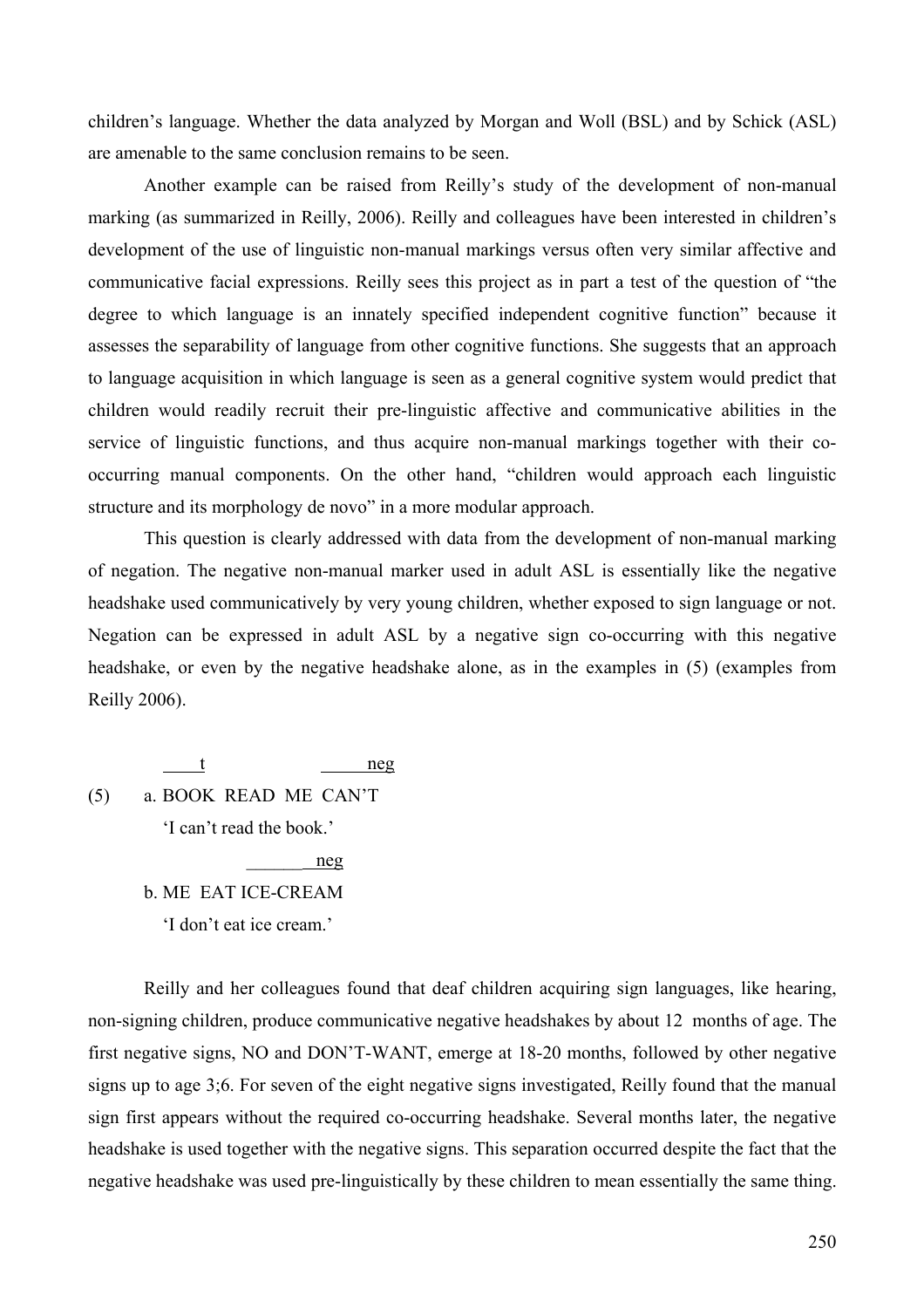Reilly concludes that children treat the negative headshake as it is used in ASL as a linguistic element which must be analyzed independently. This would not be expected under the theory of language as a more general cognitive system, but only by the modular approach.

 The two theories under discussion in this section – the verb island hypothesis and the modularity of language with respect to other cognitive systems – can be further tested using data from sign language acquisition, as can other theories of language development. In some cases, sign languages provide a new form of data, unavailable using the study of spoken languages alone. The study of the non-manual marking of negation is one such case. In other cases, sign language provide needed breadth and diversity of languages brought to bear on a theoretical question.

#### **5. Using sign language acquisition data to tell us about the nature of language**

The study of sign languages and deaf communities can provide information about language development under extreme circumstances which are not found elsewhere. This is a unique contribution to our understanding of the nature of language and the mechanisms which make language acquisition possible. Researchers studying such circumstances have a very special role to play in advancing scientific knowledge.

 Examples of such contributions come from the study of recently developed sign languages, late first language learners of sign languages, learners with degraded input, learners of invented sign systems, homesigners, etc. These studies tell us about the ranges of possible languages, the path and properties of language emergence, 'resilient' properties of language which appear in the absence of evidence, critical period effects in language acquisition, how the learner modifies the input she receives, etc. The range of outcomes from such studies is so broad and important that there is no way to give it justice here. However, I will give one example to whet the reader's appetite; for a fuller meal please see the original works in this area.

 Late first language learners are virtually unheard of in spoken language communities, but not so in signers. Since about 95% of deaf children have hearing parents (Mitchell & Karchmer, 2004), it is not surprising that the vast majority are not exposed to sign language from birth. Sometimes, parents decide to educate their children orally (without sign language); some of these children are later exposed to a sign language after having learned only a portion of spoken language (often, not enough to communicate effectively). In other cases, children experience late exposure to sign language simply because the resources for exposing the child earlier were not available to the family. For various reasons, children may be exposed to sign language only after the age of two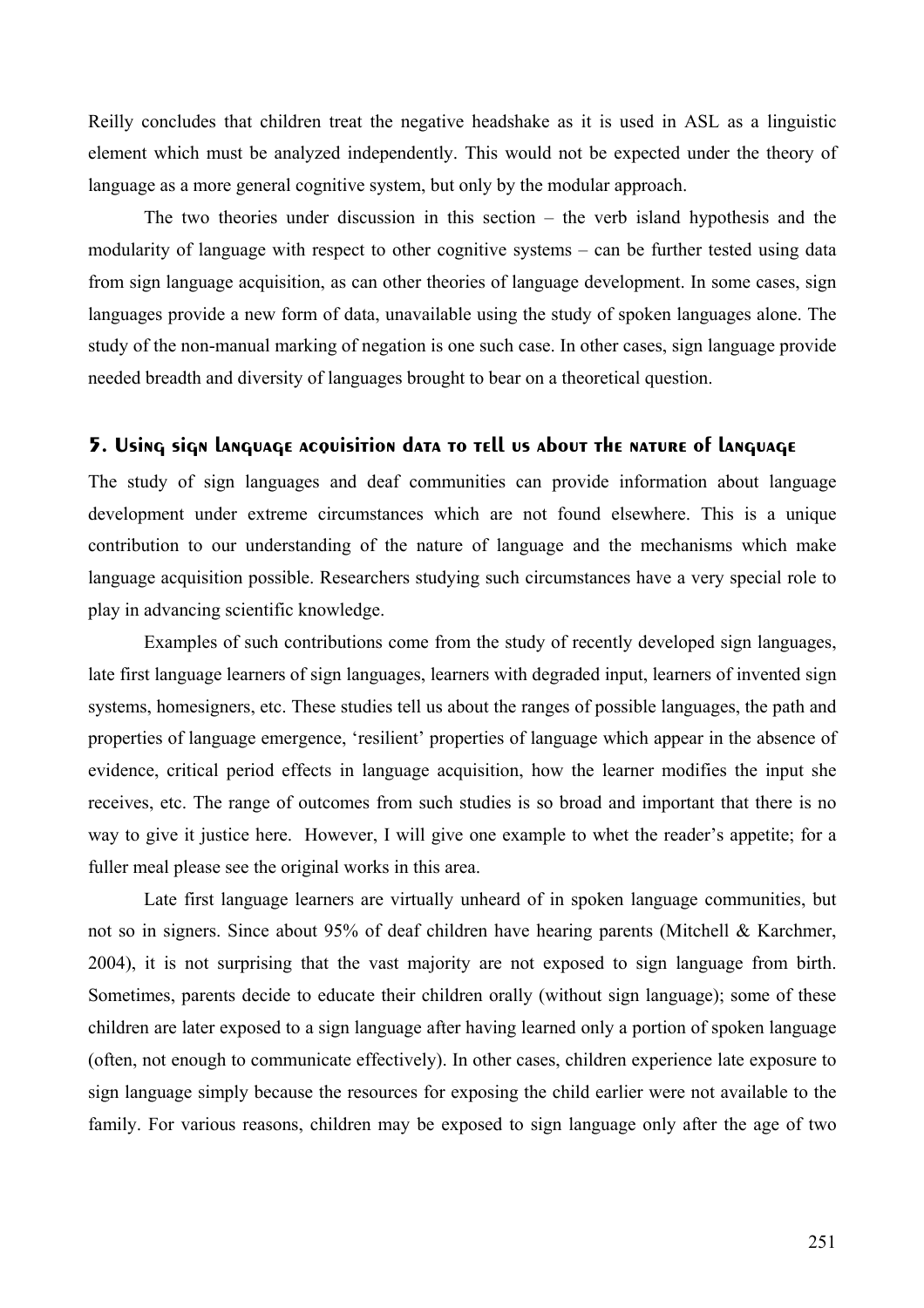years, or five years, or twelve years, etc. It is not well understood exactly how such delayed linguistic exposure affects language development, but it is clear that there are such effects.

 Morford & Mayberry (2000) provide an overview of some of the research investigating effects of delayed input on (first) language acquisition and processing. Most of this research has been conducted with adults whose exposure to sign language began at different times. By studying adults, researchers investigate the outcome of the language-development process, after years of experience have made the use of sign language a well-practiced, familiar skill.

 Overall, studies with adults whose age of first exposure to ASL was approximately 4 to 16 years, as compared to native signers (those with exposure from birth), have consistently reported differences in both production and comprehension tests. Furthermore, studies looking at language processing have also found differences for different age-of-exposure groups. The degree of an effect is not uniform across different studies. For example, Newport (1990) found that later learners (those with exposure after age 12) scored lower than 'early' learners (those with exposure between 4 and 6), who in turn scored lower than native signers, on tests of ASL morphology production and comprehension. However, the three groups were not different on a test of basic word order. Similarly, Emmorey et al. (1995) found that late learners were different from native signers in a study of on-line processing of verb agreement, but not in aspect marking.

 Mayberry et al. (2002) extended such findings by comparing late first-language learners of ASL with late *second*-language learners of ASL: late-deafened adults whose exposure to sign language began in the same period as the late first-language learners (9-13). The effects of late exposure were strongest for late first-language learners; late second-language learners performed close to natives.

 These results reinforce the idea that early exposure to language is crucial for its normal acquisition. But what factor(s) will be most affected by delayed input when other factors are relatively spared? Newport (1990) hypothesizes that young children have the ability to detect patterns of the correct grain size for the development of complex morphology, while the greater cognitive capabilities of older children or adults actually interferes with this type of analysis, thus leading to the differences in performance on syntactic versus morphological tests she observed.

 An alternative proposal is put forth by Morford & Mayberry (2000), who emphasize the differences in phonological processing skills for native or early learners versus late learners, and suggest that what is missing for late learners is what is learned by those with native exposure in the first year of life. In particular, a great deal of phonological development takes place during this period, and studies show infants' sensitivities to phonological information from a very early age. What Morford & Mayberry propose is that "the true advantage of early exposure to language is the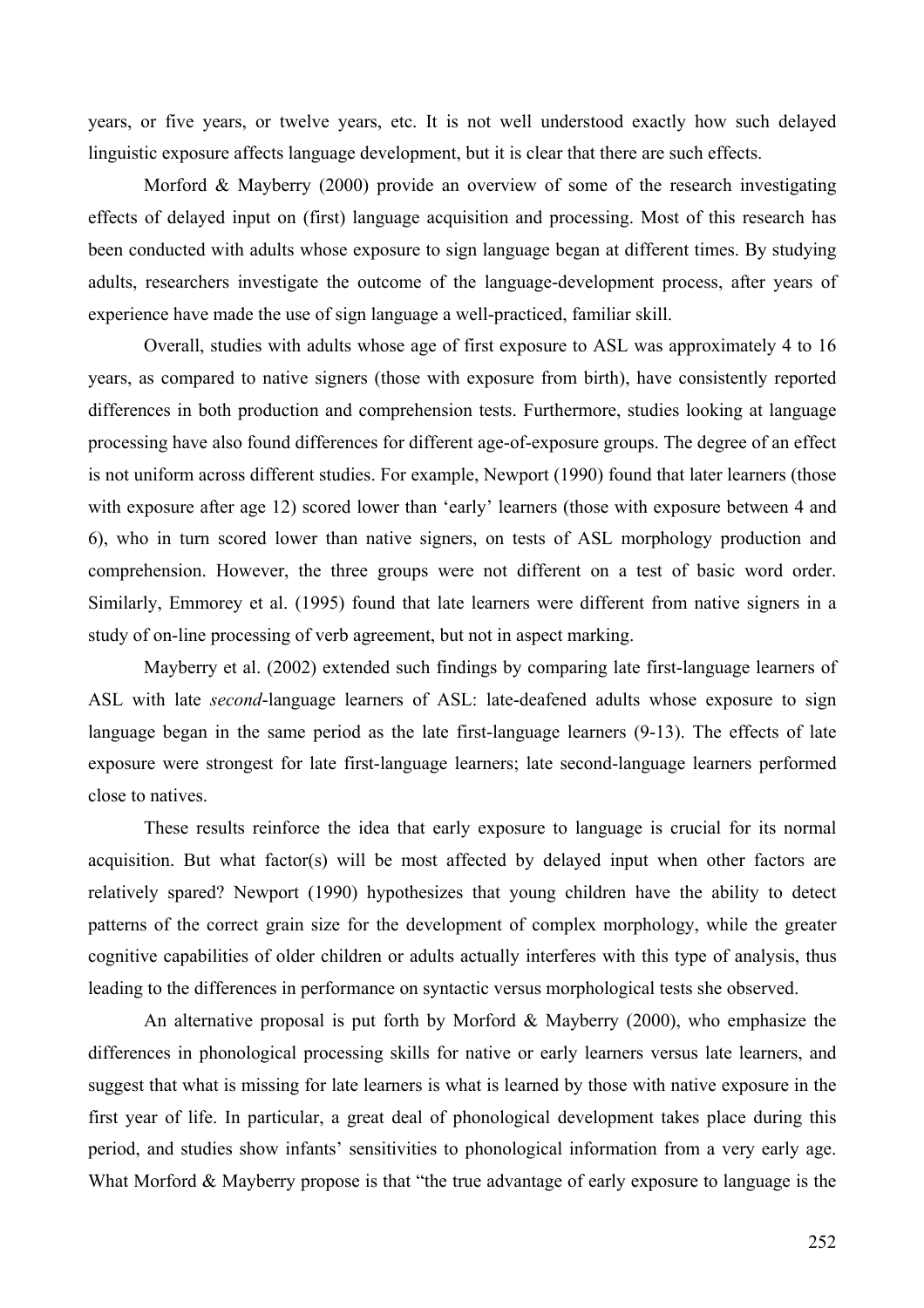development of the phonological system prior to the development of the lexical-semantic and morpho-syntactic systems". Problems in phonological processing can have 'cascading' effects on other levels of language processing, showing up in the various areas of effects of language delay.

The hypothesis of Morford & Mayberry should be tested in additional studies of the effects of delayed language input. One important question is whether the hypothesized phonological processing deficit can fully account for the areas of impairment and preservation found in later learners. Are there specifically grammatical differences between early and later learners as well? Some evidence that there are such differences comes from a study of two children whose exposure to ASL began at the age of six. This study, by Berk (2003), finds that the later learners are particularly affected in their production of person-marking agreement on ASL verbs. Other verbal morphology, indicating location agreement, is not affected, although the form of such agreement is very similar to that of person-marking. A specifically grammatical deficit would seem to be implicated (possibly in addition to phonological processing difficulties).

 The study of late learners has much to contribute to theories of language and language development. The effects of delayed input should not be random or general, but rather should fall along fault lines which the grammar makes available. Theories of why children are better languagelearners than adults are must make reference to crucial aspects of the language-learning mechanism. Such theories have little data to go on outside of the realm of late first-language acquisition in deaf children, since second-language learning appears to have different constraints and consequences. Thus, more work in this area is clearly needed.

#### **6. Research which cuts across themes**

Many areas of sign language acquisition research touch on more than one of the themes above, although it has been possible to 'force' example studies into one or another category. One area of research which clearly touches on all of the themes is the acquisition of verb agreement, which has been a subject of attention for well over twenty years.

 Meier (1982) examined the acquisition of verb agreement in ASL in comparison to the acquisition of verbal morphology in spoken languages. He posed the question whether agreement would be acquired differently in the two modalities, since the sign language agreement can be considered iconic (e.g., the agreeing verb I-GIVE-YOU may look something like a mime of the giving action). He argued that sign language agreement is acquired in a similar fashion as is complex, unstressed verb agreement in some spoken languages. In particular, he found that agreement is mastered only around age 3;0 (not early due to apparent iconicity). This mastery is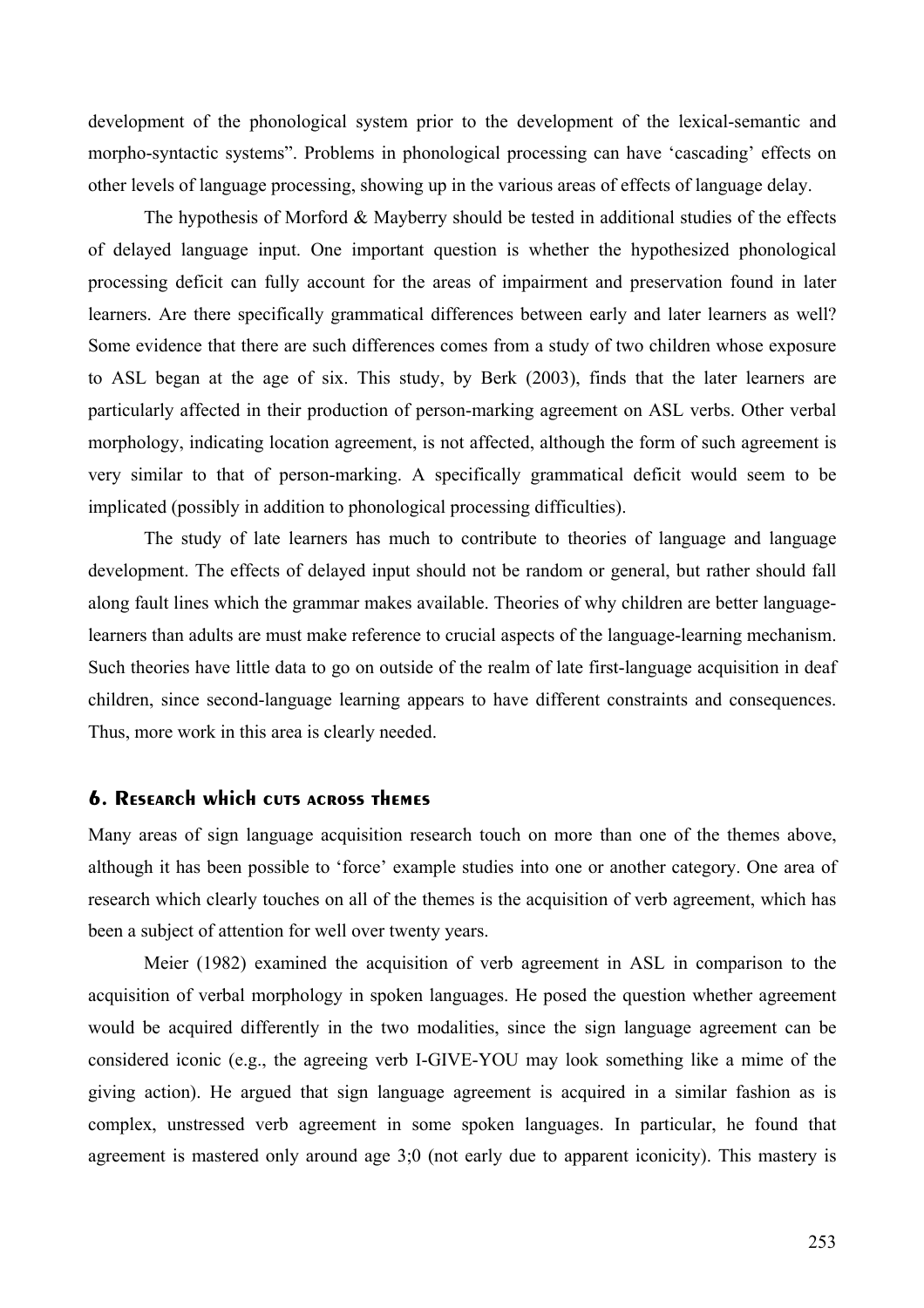defined as correct use in obligatory contexts, an important consideration since not all verbs take agreement.

 On the other hand, Morgan et al. (2006) argue that 'spatial' aspects of verb agreement in sign language make it unlike that in spoken languages, and they claim that typological and modality factors account for developmental patterns in the acquisition of British Sign Language (BSL). They argue that verbal morphology in sign languages has a high degree of simultaneity, making segmentation difficult for the young child. This contributes to the relatively late acquisition they observed in one deaf child who used agreement productively around 3;0.

 However, changes in the classification of verbs into those which do or do not require agreement, and different proposals about how verb agreement should be analyzed, have led to a different picture of the nature of early verb agreement. Casey (2003) found early use of verb agreement in a group of ASL-acquiring children, although she identified errors of omission in obligatory contexts continuing to occur until age 3, even using new ideas about verb classification. Quadros & Lillo-Martin (2007) used additional recent developments in the analysis of verb agreement morphology to identify contexts for obligatory use, and found that errors of omission were extremely rare, for two children acquiring ASL and two children acquiring LSB. These studies are now working in the reciprocal direction, as Quadros & Lillo-Martin (in preparation) show that the acquisition data help to identify additional contexts of optionality which are confirmed in studies of adult signers.

 As to the fourth theme, studies of verb agreement acquisition have been raised to address various theoretical questions. For example, Morgan & Woll (2002) discuss various approaches to the 'mapping' problem, that is, how children learn to 'map' various known conceptual conceptual representations onto linguistic structures they are acquiring. They use the acquisition of verb agreement as one source of data to address this problem, concluding that children must slowly develop more complex structures (e.g., those with a greater number of argument positions) after starting with simpler ones.

 Finally, verb agreement has been studied in late learners, as it seems to be an area of special problems. Adult late learners (Newport 1990) and children with delayed exposure (Berk 2003) have been shown to err on verbal morphology, and they have processing difficulties in this domain (Emmorey et al. 1995). Verb agreement is also a subject of interest in studies of emerging languages (Aronoff, Padden, Meir, & Sandler, 2004; Senghas, 2000).

 This one domain of research has been highly productive, with issues and concerns beyond those mentioned here. See also Meier (2002) for a critical review of many of these observations.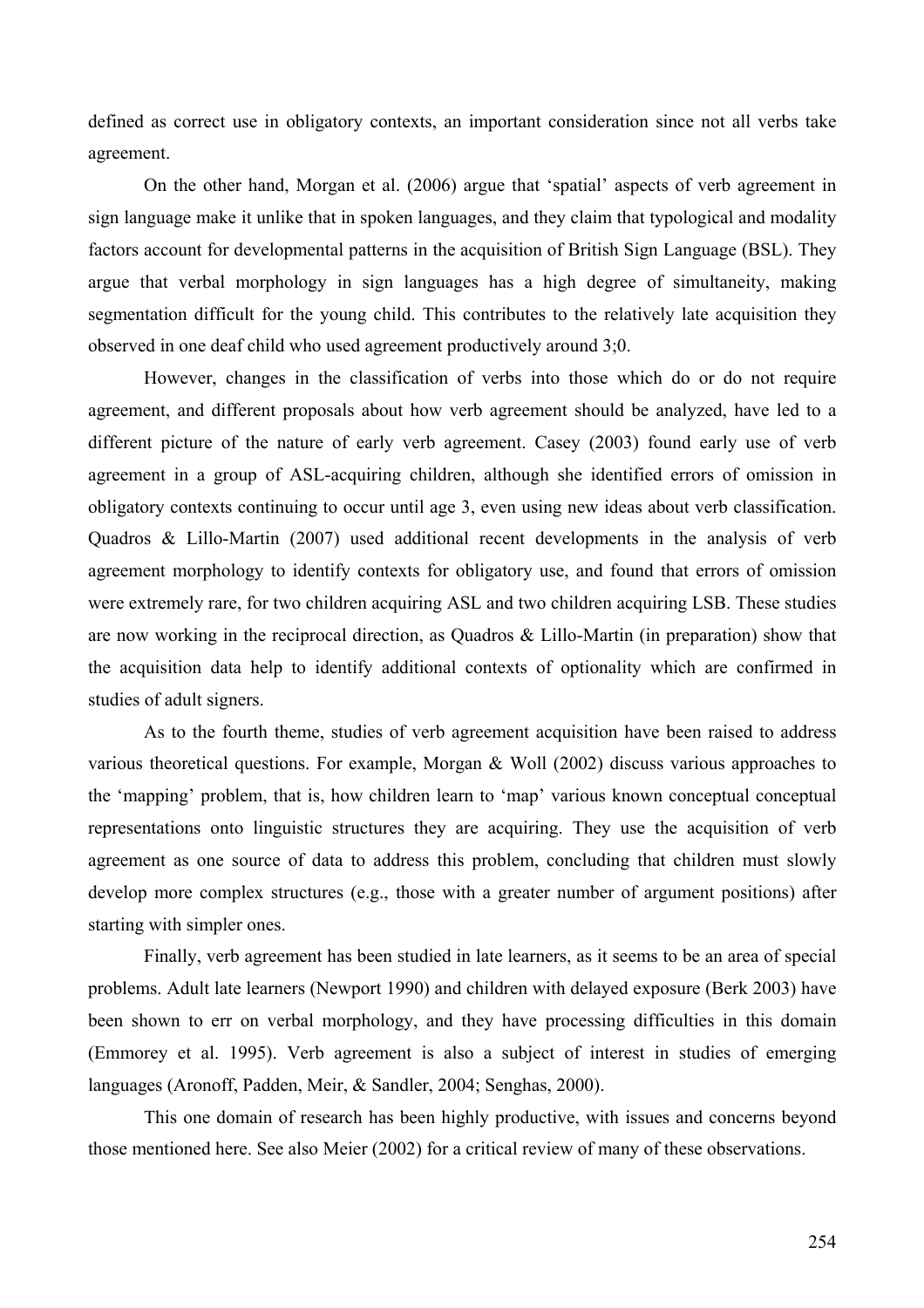#### **7. The future of sign language acquisition research**

What does the future of sign language acquisition research look like? A possible future could be one in which studies of sign language acquisition fade away, due to lack of interest, or research only conducted by a few isolated researchers. Our hope, however, is that such studies expand, and that more and more hypothesis-driven research is conducted in this domain. It is important that more Deaf researchers are involved in this area of study, as their understanding of the language and its context is invaluable. This means that more opportunities for training and collaboration should be made available and encouraged.

 It is hoped that future research will also enhance connections with the questions asked of spoken language acquisition. Theories of language, and of language acquisition, need to accommodate sign language data, so sign language research that informs and benefits from studies of spoken languages is desirable. Even more studies of an enhanced range of populations is encouraged – for example, cross-sign language comparisons, studies of the effects of differences in input quality and timing, etc. Such studies have so much to offer, both scientifically and practically.

 Finally, all of these hopes for future research are based on the premise that Deaf children continue to be exposed to and acquire sign languages. This is the most important component of the future of sign language acquisition research.

#### **Acknowledgements**

I sincerely thank Ronice Müller de Quadros and the organizing committee of TISLR 9 for inviting me to give this presentation. I also thank them for putting on such an educational and enjoyable conference, and I thank my fellow participants for their stimulating presentations and discussions in and around the conference venue.

 Preparation of this presentation and chapter was supported in part by a grant from the National Institutes of Health (NIDCD #00183).

#### **References**

- Aronoff, M., Padden, C., Meir, I., & Sandler, W. (2004). Morpological Universals and the Sign Language Type. In G. Booij & J. van Marle (Eds.), *Yearbook of Morphology 2004* (pp. 19-40). Dordrecht: Kluwer Academic Publishers.
- Battison, R. (1978). *Lexical borrowing in American Sign Language*. Silver Spring: Linstok Press.
- Berk, S. (2003). *Sensitive Period Effects on the Acquisition of Language: A Study of Language Development.* Unpublished Ph.D. Dissertation, University of Connecticut, Storrs.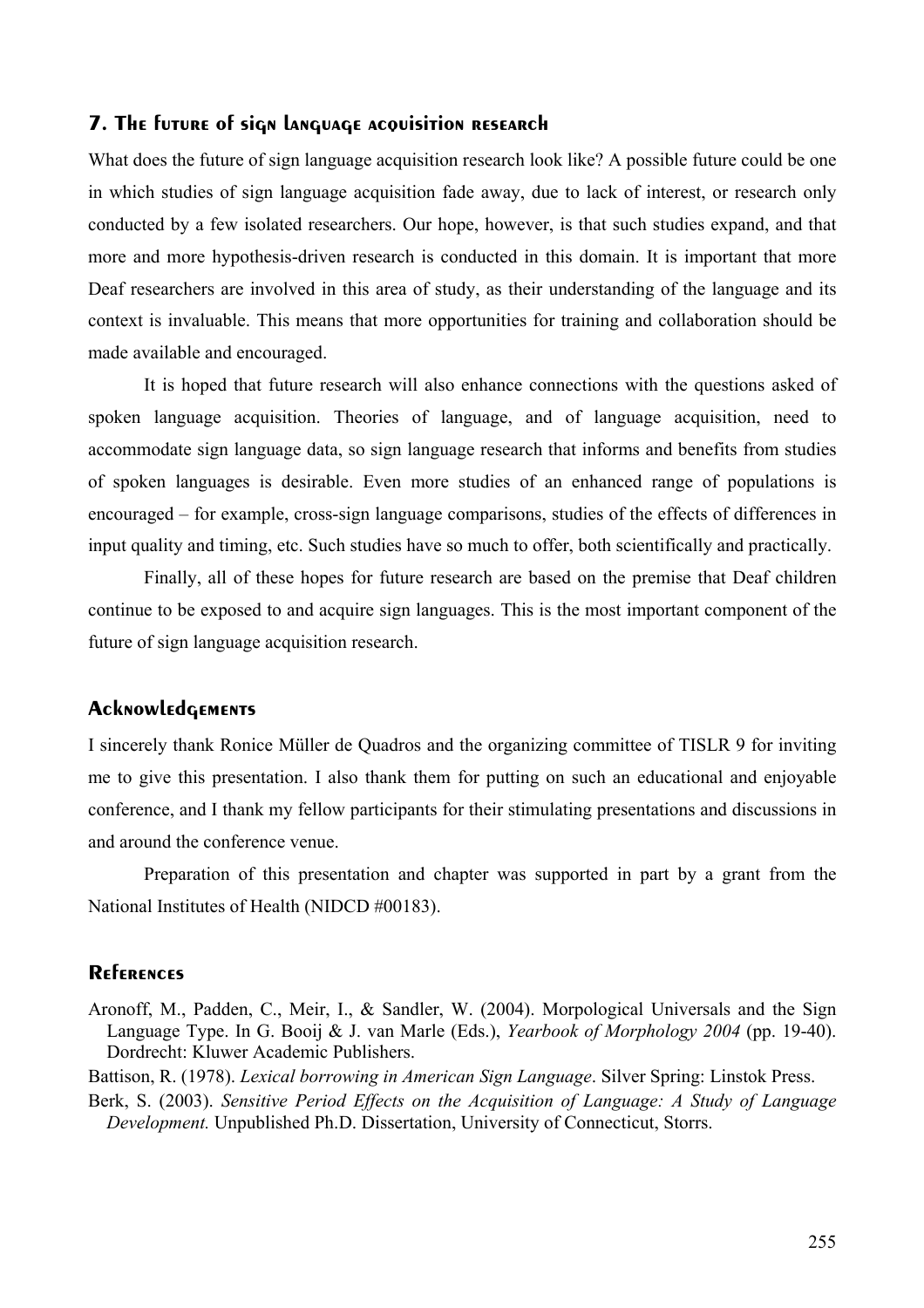- Bos, H. (1995). Pronoun copy in Sign Language of the Netherlands. In H. Bos & T. Schermer (Eds.), *Sign Language Research 1994: Proceedings of the 4th European Congress on Sign Language Research* (pp. 121-147). Hamburg: Signum.
- Caselli, M. C., & Volterra, V. (1990). From communication to language in hearing and deaf children. In V. Volterra & C. J. Erting (Eds.), *From Gesture to Language in Hearing and Deaf Children* (pp. 263-277). Berlin: Springer Verlag.
- Casey, S. (2003). *'Agreement' in gestures and signed languages: the use of directionality to indicate referents involved in actions.* Unpublished Ph.D. Dissertation, University of California, San Diego.
- Cheek, A., Cormier, K., Repp, A., & Meier, R. P. (2001). Prelinguistic gesture predicts mastery and error in the production of first signs. *Language, 77*(2), 292-323.
- Chen Pichler, D. (2001a). Evidence for early word order acquisition in a variable word order language. In A. H.-J. Do, L. Dominguez & A. Johansen (Eds.), *Proceedings of the 25th Boston University Conference on Language Development*. Sommerville, MA: Cascadilla Press.
- Chen Pichler, D. (2001b). *Word Order Variability and Acquisition in American Sign Language.* Unpublished Ph.D. Dissertation, University of Connecticut, Storrs.
- Coerts, J. (2000). Early sign combinations in the acquisition of Sign Language of the Netherlands: Evidence for language-specific features. In C. Chamberlain, J. P. Morford & R. I. Mayberry (Eds.), *Language Acquisition by Eye*. Mahwah, NJ: Lawrence Erlbaum Associates.
- Coerts, J., & Mills, A. E. (1994). Early Sign Combinations of Deaf Children in Sign Language of the Netherlands. In I. Ahlgren, B. Bergman & M. Brennan (Eds.), *Perspectives on sign language usage: papers from the Fifth International Symposium on Sign Language Research* (Vol. 2, pp. 319-331). Durham: ISLA.
- Conlin, K. E., Mirus, G. R., Mauk, C., & Meier, R. P. (2000). The acquisition of first signs: Place, handshape, and movement. In C. Chamberlain, J. P. Morford & R. I. Mayberry (Eds.), *Language Acquisition by Eye* (pp. 51-69). Mahwah, NJ: Lawrence Erlbaum Associates.
- Emmorey, K., Bellugi, U., Friederici, A., & Horn, P. (1995). Effects of age of acquisition on grammatical sensitivity: Evidence from on-line and off-line tasks. *Applied psycholinguistics, 16*(1), 1-23.
- Hulst, H. v. d. (1993). Units in the analysis of signs. *Phonology, 10*(2), 209-242.
- Karnopp, L. B. (2002). Phonology acquisition in Brazilian Sign Language. In G. Morgan & B. Woll (Eds.), *Directions in Sign Language Acquisition* (pp. 29-53). Amsterdam: John Benjamins.
- Lillo-Martin, D. (1999). Modality Effects and Modularity in Language Acquisition: The Acquisition of American Sign Language. In W. C. Ritchie & T. K. Bhatia (Eds.), *Handbook of Language Acquisition* (pp. 531-567). San Diego, CA: Academic Press.
- Lillo-Martin, D., & Quadros, R. M. d. (2005). The acquisition of focus constructions in American Sign Language and Língua de Sinais Brasileira. In A. Burgos, M. R. Clark-Cotton & S. Ha (Eds.), *Proceedings of the 29th Boston University Conference on Language Development* (pp. 365-375). Somerville, MA: Cascadilla Press.
- Lillo-Martin, D., & Quadros, R. M. d. (2006). The position of early WH-elements in American Sign Language and Brazilian Sign Language. In K. u. Deen, J. Nomura, B. Schulz & B. D. Schwartz (Eds.), *The Proceedings of the Inaugural Conference on Generative Approaches to Language Acquisition - North America, Honolulu, HI* (pp. 195-203). Cambridge, MA: MITWPL.
- Lillo-Martin, D., & Quadros, R. M. d. (2007). Focus Constructions in American Sign Language and Língua de Sinais Brasileira. In *Proceedings of TISLR VIII*.
- MacNeilage, P. F., & Davis, B. L. (1990). Acquisition of speech production: Frames, then content. In M. Jeannerod (Ed.), *Attention and Performance 11: Motor Representation and Control* (pp. 453–476). Hillsdale, NJ: Lawrence Erlbaum Associates.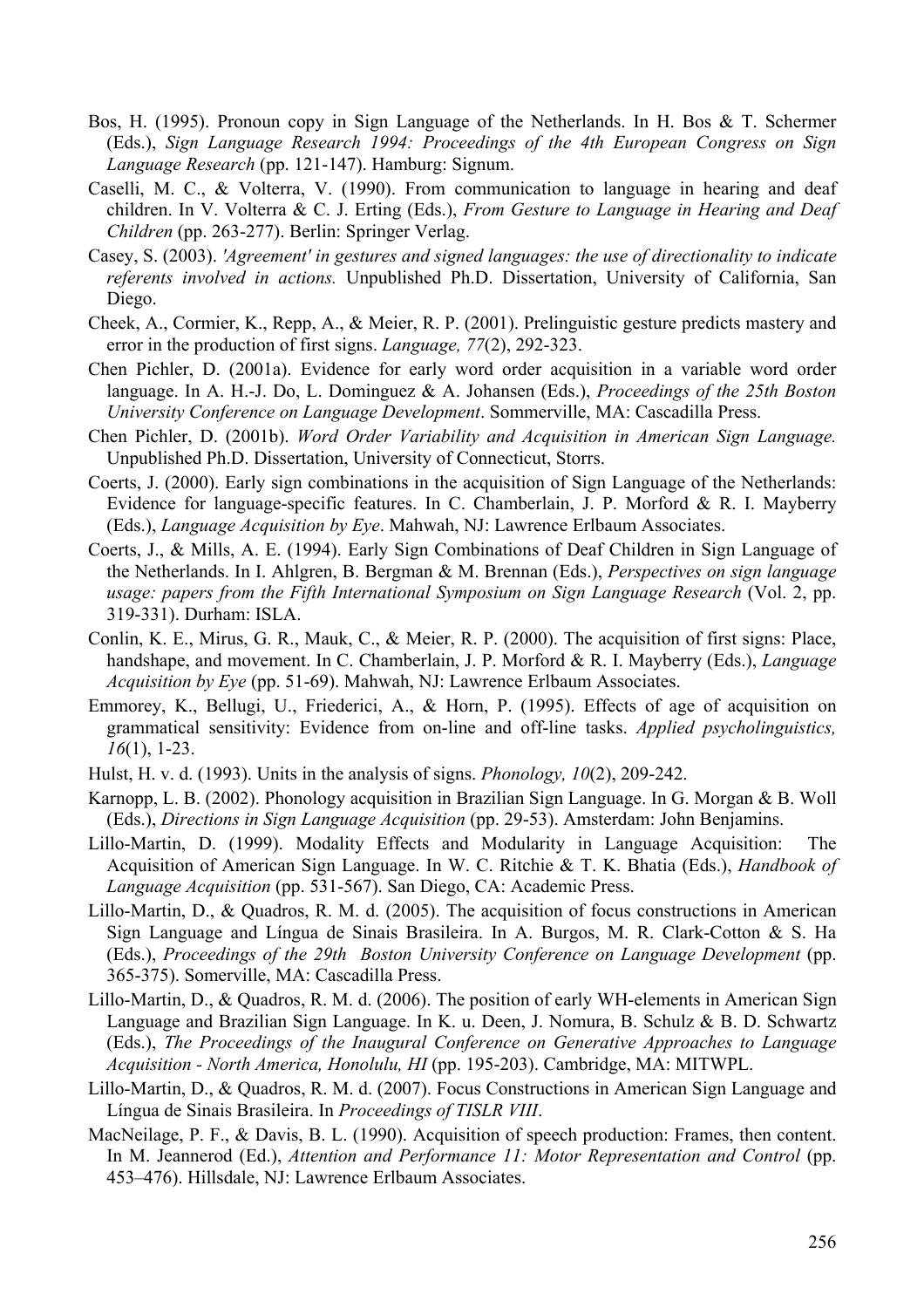- Marentette, P. F., & Mayberry, R. I. (2000). Principles for an emerging phonological system: A case study of early ASL acquisition. In C. Chamberlain, J. P. Morford & R. I. Mayberry (Eds.), *Language Acquisition by Eye* (pp. 71-90). Mahwah, NJ: Lawrence Erlbaum Associates.
- Mayberry, R. I., Lock, E., & Kazmi, H. (2002). Linguistic ability and early langauge exposure. *Nature, 417*(38).
- Meier, R. P. (1982). *Icons, analogues, and morphemes: The acquisition of verb agreement in ASL.* Unpublished Ph.D. Dissertation, University of California, San Diego.
- Meier, R. P. (2002). The acquisition of verb agreement: Pointing out arguments for the linguistic status of agreement in signed languages. In G. Morgan & B. Woll (Eds.), *Current Developments in the Study of Signed Language Acquisition* (pp. 115-141). Amsterdam: John Benjamins.
- Meier, R. P. (2006). The form of early signs: Explaining signing children's articulatory development. In B. Schick, M. Marschark & P. E. Spencer (Eds.), *Advances in the Sign Language Development of Deaf Children* (pp. 202-230). Oxford: Oxford University Press.
- Meier, R. P., & Newport, E. L. (1990). Out of the Hands of Babes: On a Possible Sign Advantage in Language Acquisition. *Language, 66*, 1-23.
- Meier, R. P., & Willerman, R. (1995). Prelinguistic gesture in deaf and hearing infants. In K. Emmorey & J. Reilly (Eds.), *Language, Gesture, and Space* (pp. 391-410). Hillsdale, NJ: Lawrence Erlbaum Associates.
- Mitchell, R. E., & Karchmer, M. A. (2004). Chasing the mythical ten percent: Parental hearing status of deaf and hard of hearing students in the United States. *Sign Language Studies, 4*(2), 138-163.
- Morford, J. P., & Mayberry, R. I. (2000). A reexamination of "early exposure" and its implications for language acquisition by eye. In C. Chamberlain, J. P. Morford  $\& R$ . I. Mayberry (Eds.), *Language acquisition by eye* (pp. 111-127).
- Morgan, G., Barriere, I., & Woll, B. (2006). The influence of typology and modality on the acquisition of verb agreement morphology in British Sign Language. *First Language, 26*, 19-43.
- Morgan, G., & Woll, B. (2002). The development of complex sentences in British Sign Language. In G. Morgan & B. Woll (Eds.), *Directions in Sign Language Acquisition* (pp. 255-275). Amsterdam: John Benjamins.
- Neidle, C. (2002). ASL focus and question constructions. *Linguistic Variation Yearbook, 2*, 71-98.
- Newport, E. L. (1990). Maturational constraints on language learning. *Cognitive Science, 14*, 11-28.
- Newport, E. L., & Meier, R. P. (1985). The Acquisition of American Sign Language. In D. I. Slobin (Ed.), *The Cross-Linguistic Study of Language Acquisition* (Vol. 1, pp. 881-938). Hillsdale, NJ: Lawrence Erlbaum Associates.
- Nunes, J., & Quadros, R. M. d. (2006). Focus duplication of WH-elements in Brazilian Sign Language. In *Proceedings of the North Eastern Linguistic Society 35*. Charleston, SC: Booksurge.
- Nunes, J., & Quadros, R. M. d. (2007). Phonetic realization of multiple copies in Brazilian Sign Language. In J. Quer (Ed.), *Proceedings of Theoretical Issues in Sign Language Research VIII, Barcelona*: Signum Verlag.
- Padden, C. A. (1988). *Interaction of Morphology and Syntax in American Sign Language*. New York: Garland.
- Petitto, L. A. (2000). The acquisition of natural signed languages: Lessons in the nature of human language and its biological foundations. In C. Chamberlain, J. P. Morford  $\& R$ . I. Mayberry (Eds.), *Language Acquisition by Eye* (pp. 41-50). Mahwah, NJ: Lawrence Erlbaum Associates.
- Petitto, L. A., & Marentette, P. F. (1991). Babbling in the Manual Mode: Evidence for the Ontogeny of Language. *Science, 251*, 1493-1496.